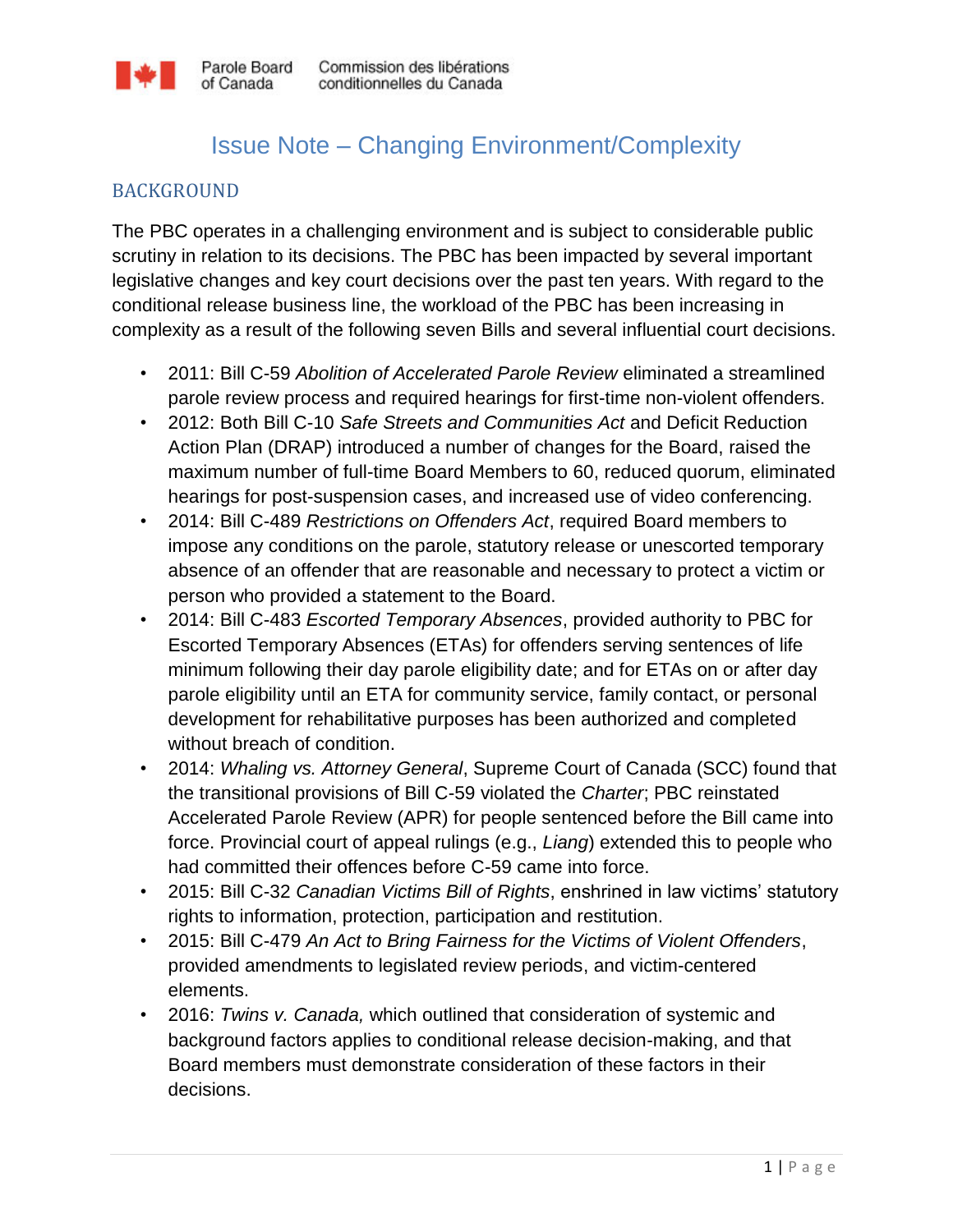- 2018: Bill C-58 amendments to extend ability to hear the audio recording to victims who had attended parole hearings as well as those who had not.
- 2019: *R. v. Bird*: In the *Bird* decision, the Supreme Court of Canada held that the Board is a court of competent jurisdiction under 24(1) of the *Charter.* This means that it can consider the constitutionality of its enabling legislation and other constitutional questions that arise in the context of its mandate.

In addition, the number of victims and observers attending PBC hearings has increased steadily over the past four years (from 3,998 in 2015/16 to 5,084 in 2018/19). This can increase the complexity of the hearing process, particularly when high-profile offenders are involved with multiple victims and high media attendance.

The record suspension program has also had several legislative changes and litigation decisions which has resulted in four parallel legislative schemes in two provinces:

- 1. 2010: C-23A *Limiting Pardons for Serious Crimes Act* changed the eligibility periods to 3 (summary offences), 5 (indictable), or 10 years (serious personal injury offences/schedule 1), required an assessment of good conduct for all offences, included the criteria of disrepute, measurable benefit and sustained rehabilitation for indictable offences.
- 2. 2012: C-10 *Safe Streets and Communities Act* introduced eligibility periods of 5 years (summary) and 10 years (indictable) and added ineligible offences (sexual offences against children and more than three federal sentences).
- 3. 2017 *Attorney General of Canada v. Chu* (British Columbia) and *Charron/Rajab v. the Queen* (Ontario). Both court decisions held that the transitional provisions of legislation that amended the CRA in 2010 and 2012 are contrary to sections 11(h) and (i) of the *Canadian Charter of Rights and Freedoms* (the Charter)*.*
- 4. 2019: C-93 *An Act to provide no-cost, expedited record suspensions for simple possession of cannabis* introduced expedited pardons for simple possession of cannabis.

The Board is responsible for adhering to legislation. It does not develop the law. Policy and procedures for conditional release and record suspension decision making must also be followed. It is under direct scrutiny from the public and despite the high success rates in conditional release and rare instances of violent recidivism, it is impossible to eliminate all risk that an offender may pose to the community.

Board members rely on sound actuarial assessments and a wide variety of information to make decisions related to conditional release. The PBC has also made considerable effort in the past two years to implement in initiatives aimed at adapting the hearing process for Indigenous people and women offenders as a way to address the growing proportions of these offenders in the federal penitentiary population. Moreover, the PBC